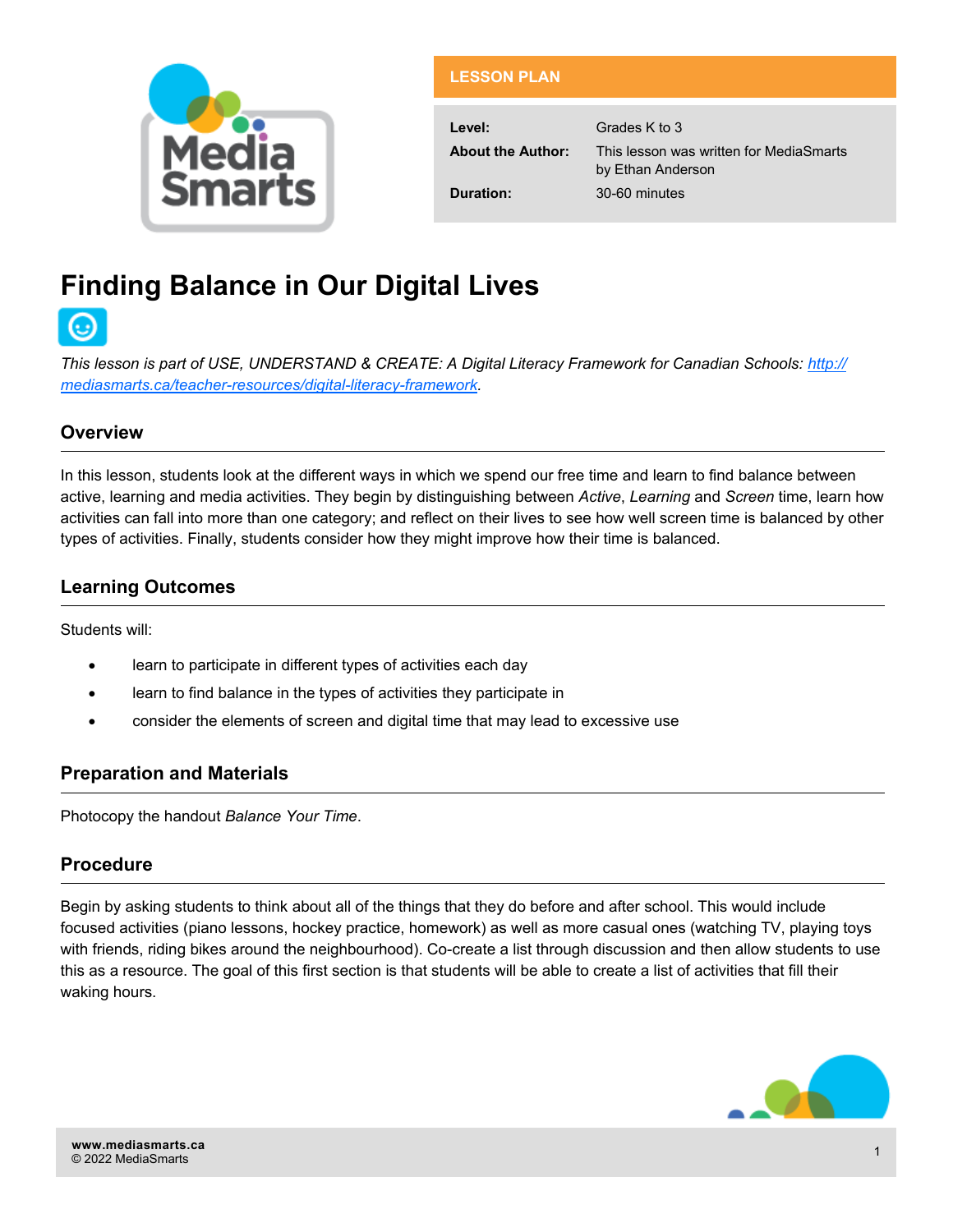## *Kinds of Time*

Next, draw a large circle on the board and divide it into thirds. Tell students that each part of the circle stands for a different kind of activity: *Active Time*, which involves moving around and getting exercise; *Learning Time*, which is about learning or creating new things; and *Screen Time*, which is time spent watching screens (TV, movies, video games, computers, tablets, etc.). Ask students for **one** example of an activity to put in each part of the circle.

Now lead a discussion about the impact of different activities on a person's life. Make sure students consider the following questions:

- Why might we sometimes *not* feel like doing active or learning activities? (Too tired, bad weather, etc.)
- Are there things about media activities that might make us spend more time on them than other activities? (They can be "easier" because in many cases all we have to do is watch; they often have a story that we're being told or that we're part of; a lot of times the things we watch lead to other things to watch – TV shows are on one after the other, online videos link to similar videos.)
- Are any of these activities better than the others? (No each one can give us different things: for example, playing basketball builds our strength and coordination, while playing an online game can build our reflexes or our thinking skills. However, it's important that screen time be **balanced** by other activities.)

## *Divided Time*

Distribute the handout *Balance Your Time* and have students write down or draw pictures representing their entire *Active*, *Learning* and *Screen* time activities for the last week. Circulate and prompt them with suggestions of things they might include in each category.

When students have completed the handout, give some examples of activities that might fit in more than one category, such as:

- going for a nature hike (Active/Learning)
- watching an educational TV show (Learning/Screen)
- dancing while watching a music video (Active/Screen)

Have students go back to the handout and see if any of the activities they wrote down can fit in more than one category.

#### *Balancing Time*

Ask students to look over the handout and see whether they have at least as many *Active* and *Learning* time activities as *Screen* time activities. Now have them write (using a different colour of pen or coloured pencil) or draw activities that they *could* do and would enjoy doing that would help to balance their lives.

#### *Assessment/Evaluation*

Have students describe, either by writing or drawing, a "well-balanced" day in which they did activities of all three types that they enjoyed.

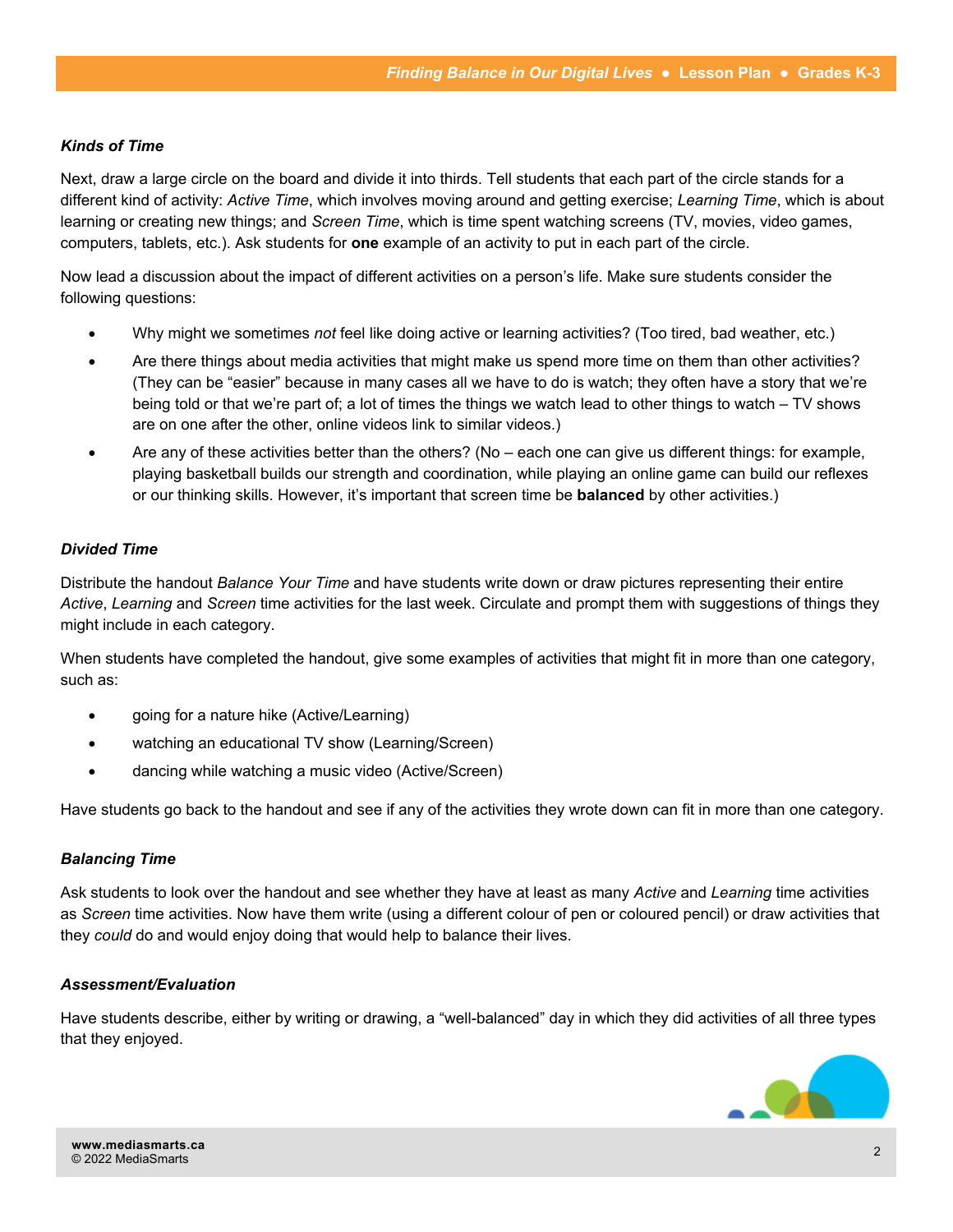### **Extension: Wacky Media Songs**

You may consider supplementing this lesson with the TVOntario Original Series *Wacky Media Songs*. These short videos explore a variety of digital media literacy topics. Here are a few suggested videos and discussion topics:

*[Think Twice With That Device.](https://www.tvokids.com/school-age/wacky-media-songs/videos/think-twice-device)* During her song, Ava keeps getting distracted by her phone. Before she knows it, her whole day is off track! It's important to be mindful about how we use media. Think twice before using a device!

Before the video, ask: Do you ever find yourself using a phone, the TV or something else like a video game console just because you don't have anything else to do?

After the video, ask: Think about your favourite website or app. What is it about the design that makes you come back to it?

*What are some things you do with screen devices that you feel good about? What can we do to keep doing those but stop doing things that just distract us?*

*[Game On!](https://www.tvokids.com/school-age/wacky-media-songs/videos/game)* Want to play online games with friends? It can be super fun. Ava shares some tips on how to make sure we stay safe and don't fall into the trap of playing all day long!

Before the video, ask: When you're playing a video game online, do you ever have trouble stopping? What makes it hard to stop?

After the video, ask: What do you like about video games? How can we get the fun parts of games without spending too much time playing them? (Set a time limit before you start, and make sure to plan other things to do.)